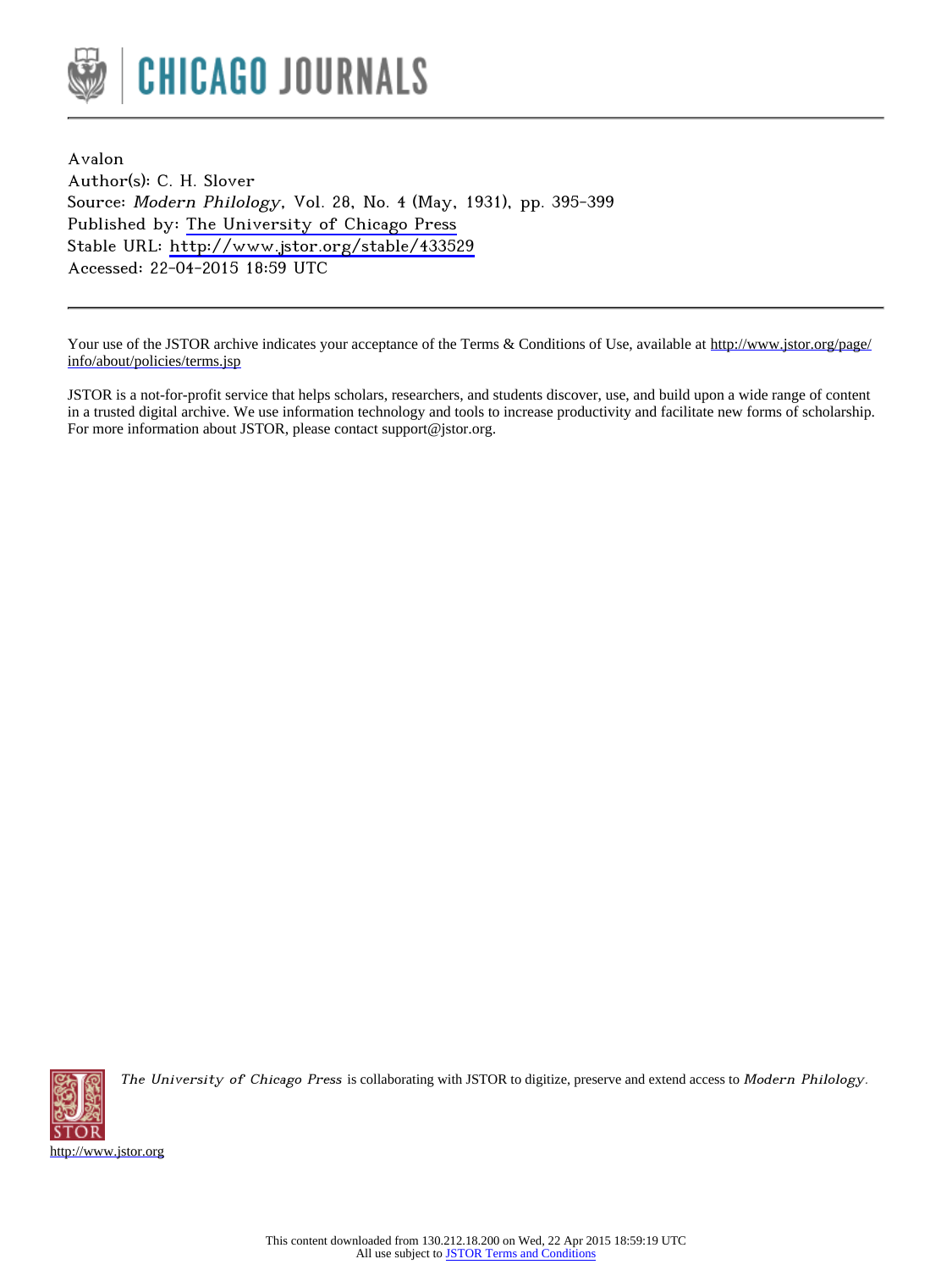## AVALON

THE meaning and origin of the name Avalon have long been the subject of speculation and controversy among Arthurian scholars, and yet, strangely enough, little use seems to have been made of the standard reference works dealing with the languages involved in the discussion. The following study is merely an attempt to apply to this problem the principles that have already been established by Celtic and Romance philologists.

Holder lists the hypothetical Old Celtic form ab-dllo-s, which he infers from such actual forms as OC aball, W. afal, Bret. and Corn. aval, and OI *aball*.<sup>1</sup> This form, so far as I have been able to discover, has not been questioned by subsequent investigators. In the same entry he cites the actual Gaulish form Avallo with its equivalent poma as set forth in Endlicher's Glossary, a much-discussed and much-forgotten word-list assigned by some to the fifth century.<sup>2</sup> The significance of this equation for the history of the word Avalon is set forth with telling effect by Professor Cons in an article appearing in this number of Modern Philology. Holder also cites the word  $Aballo(n)$ , an n-stem designated as a place-name, and meaning 'the possession of Aballus.' The name Aballus, however, is not found, and Vendryes seems definitely to have established  $Aball\bar{a}/Avall\bar{o}$  as a place-name independently derived from a common noun and meaning 'ville des pommes.'3 This statement is accepted without question by Pederson, who gives the meaning of *Aballo* as 'Apfelstadt.'<sup>4</sup>

When Latinized, it was inflected like Latin  $n$ -stems (e.g., sermo). and so inflected it appears in the *Itinerarium Antonini*,<sup> $5$ </sup> in the sixthcentury Vita S. Germani (CASTELLO AVELLONE),<sup>6</sup> in the seventh-

I All-celtischer Sprachschatz, s.v.

<sup>2</sup> Zeitschr. f. vergl. Sprachf., XXXII (1893), 230 ff. See also the discussion by Stokes in Trans. Phil. Soc. (1868-69), pp. 251-57; Beitrdge zur vergl. Sprachf., VI (1870), 227- 31; Beitrdge zur Kunde der indogerm. Sprache, XI (1886), 142-43.

 $M\ell m$ . de la Soc. de Ling. de Paris, XIII (1905-6), 387. The -o(n) suffix constitutes, in his judgment, a secondary ending used to form a place-name from a common noun.

4Vergleichende Grammatik der kellischen Sprachen (G6ttingen, 1913), II, 108. He cites as a parallel Cularo, 'ville des concombres.'

<sup>5</sup>Itineraria Romana, ed. Konrad Miller (Stuttgart, 1916), p. lxiii. Here it appears as Aballone. On the interchange of Aballone and Avallone see Holder, op. cit., s.v. ab-állo-s.

6 Mon. Germ. Hist. Auct. Ant., IV', 17; see also Avallone castro, p. 12.

[MODERN PHILOLOGY, May, 1931] 395

This content downloaded from 130.212.18.200 on Wed, 22 Apr 2015 18:59:19 UTC All use subject to [JSTOR Terms and Conditions](http://www.jstor.org/page/info/about/policies/terms.jsp)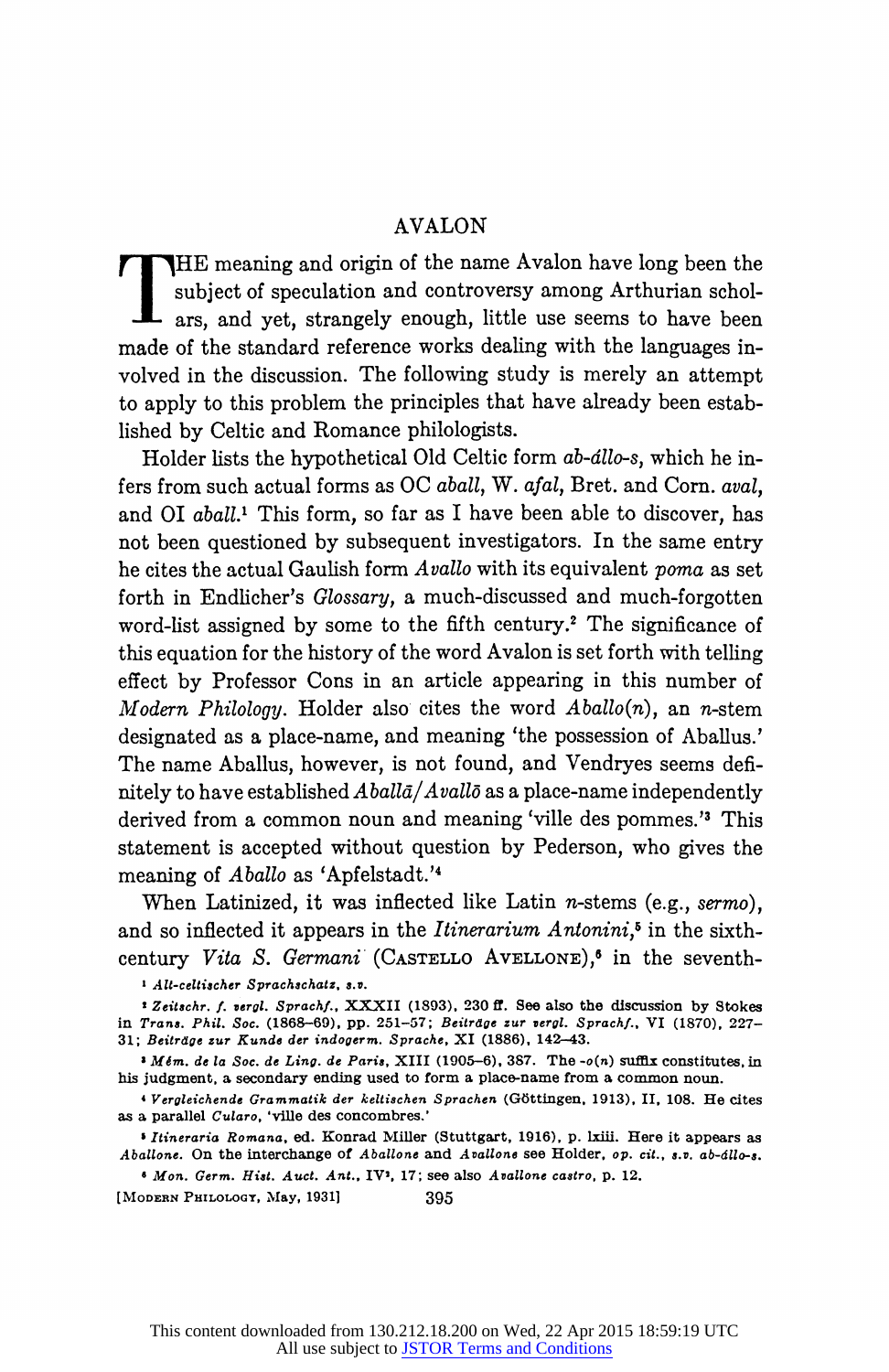century Vita S. Columbani (AVALLONEM CASTRUM),' in Frodoard's Chronicon,2 and in many subsequent documents. The place referred to is, of course, the well-known modern town of Avallon (dept. Yonne). Modern Havelu (dept. Eure-et-Loire, arr. Dreux, cant. Anet) appears in Venantius Fortunatus' Vita S. Leobini as AVALLO VICUs and AVALLOCIUM.3 Longnon sees in Valeuil (Dordogne) and in Valuejols (Cantal) the Gaulish noun aballo plus the Celtic-Latin suffix -oialum, which, having become AVALOIALUM or AVALOGILUM, lost the initial  $a$ through having been mistaken for a sort of locative. These names, he thinks, may be considered equivalent to 'pommeraie.'4 The Celtic word Avallo, therefore, was equivalent to locus pomorum, or vicus pomorum, and with this meaning was fairly prevalent in Celtic Gaulish place-names.

The name as it appears in Geoffrey's Historia regum Britanniae.<sup>5</sup> INSULA AVALLONIS, is linguistically the same thing. The nearest Latin equivalent would be insula Pomifera or insula Pomorum. Avallonis is not here to be considered a genitive in the same sense as *Pomorum*; it is a place-name based on the word for 'apple' and therefore similar in usage to the genitive in the English expression 'the State of Maine.'

What insula Avallonis means in modern language is more difficult to determine than may at first appear. The vernacular words for 'apple,' Ir. abhall, W. afall, as well as OE appel, at one time meant either fruit in general or the fruit of the apple-tree in particular. The equation AVALLO: POMA as found in Endlicher's Glossary,<sup>6</sup> moreover, would indicate that even the Latin pomum, in Western Europe at least, was beginning to partake somewhat of the same uncertainty of meaning as the vernacular. That is to say, it might occasionally be used as the equivalent of *malum*. Further indication of the use of pomum in the sense of malum appears in the work of the fifth-century Gaulish-Latin writer Marcellus Empiricus. The results of a specific study of this problem carried on by E. Geyer show that although the word malum in Italy was preserved as melo and mela, in France it was

<sup>1</sup> MGH, SS. rer. Mer., IV, 92 (cap. 20); see also various occurrences in Gallia Christiana, Vol. XII, Index.

s Bouquet, Receuil, VIII, 187b.

<sup>2</sup>MGH, Auct. Ant., IV, 79.

4 Les Noms de lieu de la France (Paris, 1920), art. 151; see also H. Gröhler, Französ. Ortanamen, p. 146.

<sup>6</sup>Ed. Griscom, pp. 439, 501. \* See above, p. 395.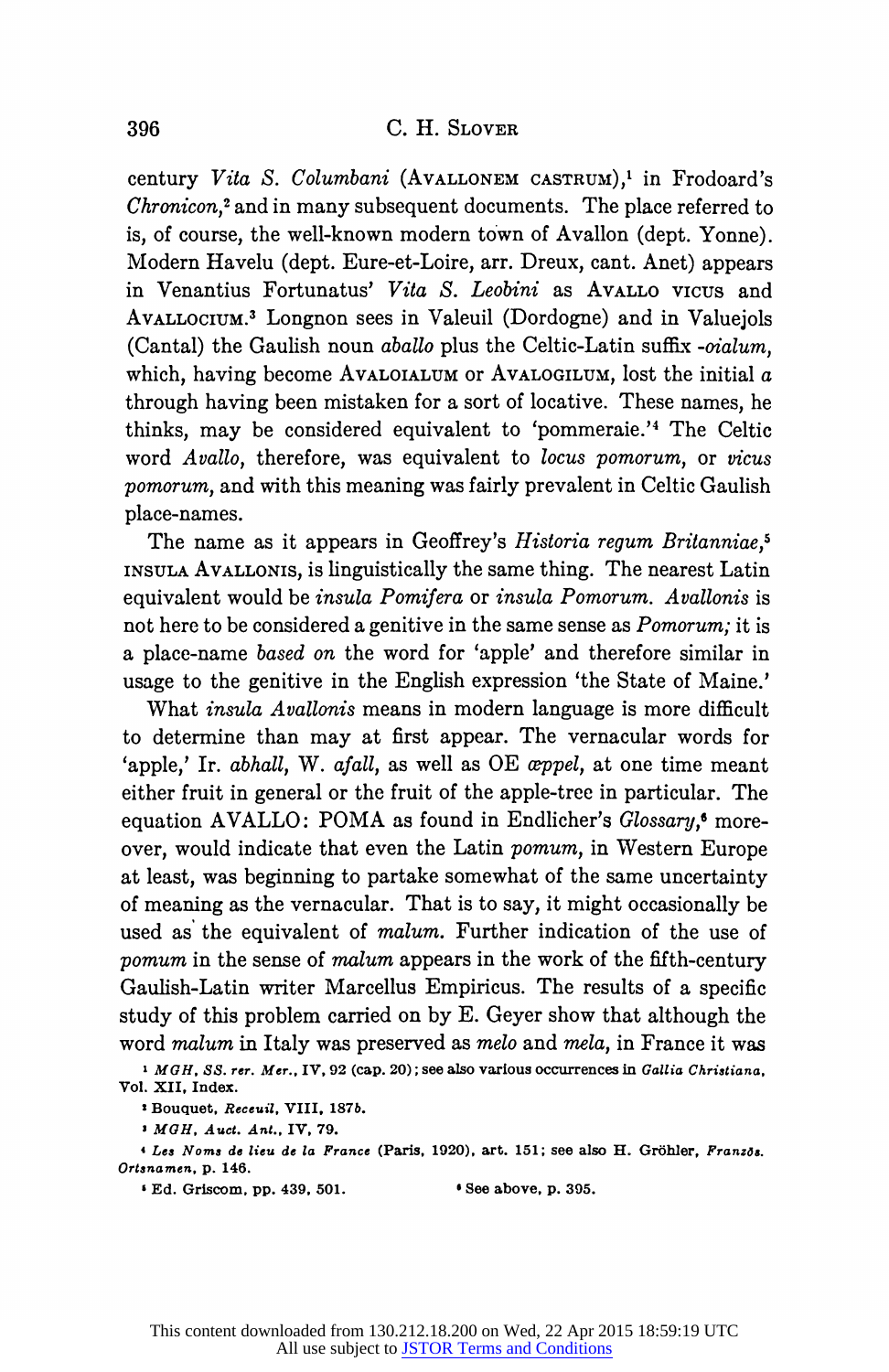## AVALON 397

displaced by pomum. Geyer cites in support of his conclusions numerous instances in which malum in Gaulish Latin is glossed pomum.' It is possible, of course, that later the influence of classical Latin revived the distinction temporarily. The final outcome, however, leads us to believe that if the influence worked in this direction it did so in vain, for *pomum* (through  $**poma*$ ) inevitably became *pomme*. The same tendency toward specializing of meaning operated in Irish and in English. By the twelfth century there are comparatively few cases of the use of English 'apple' in any but the special sense, except in compounds, although there are occasional instances of its use in the meaning of 'fruit' as late as the seventeenth century.

It is more reasonable to conjecture, therefore, that Geoffrey meant 'isle of apples' than that he meant 'isle of fruits.' Unfortunately we cannot tell with absolute certainty. We can be fairly certain, however, that, whatever insula Avallonis means in modern language, it meant to Geoffrey precisely the same as insula pomorum.

What sort of place is Geoffrey's *insula Avallonis?* In the *Historia* it is the place to which Arthur was taken after the battle of Camlann, and it is the place where Excalibur was forged. This should be sufficient to establish its character; but if we need anything more we find it in Geoffrey's Vita Merlini, where Arthur's place of retirement is called not only insula Pomorum but insula Fortunata. It is described as a place of great fruitfulness and beauty, inhabited by Morgan and her eight sisters, who are to tend Arthur's wounds and restore him to health. The guide to this isle is Barinthus, the same who guided St. Brendan to the Blessed Isle. We may conclude, therefore, that not only was the insula Avallonis the same as the insula Pomorum, but that it was regarded as a sort of earthly paradise. The romance writers, of course, looked upon it in the same way. There are likewise in the *chansons de geste*<sup>2</sup> various references to Avalon as a place of great wealth: We have, therefore, two Avalons. One is a definitely located town in Burgundy, which, as far as we know, was never regarded as

<sup>I</sup>"Spuren gallischen Lateins bei Marcellus Empiricus," Arch. f. lat. Lezicographie, VIII (1893), 474.

see the references assembled by Langlois in his Table des Noms propres, Paris, 1924. One of these (that in the Couronement de Louis) has been fully discussed by F. M. Warren, Modern Language Notes, XIV (1899), 94-95.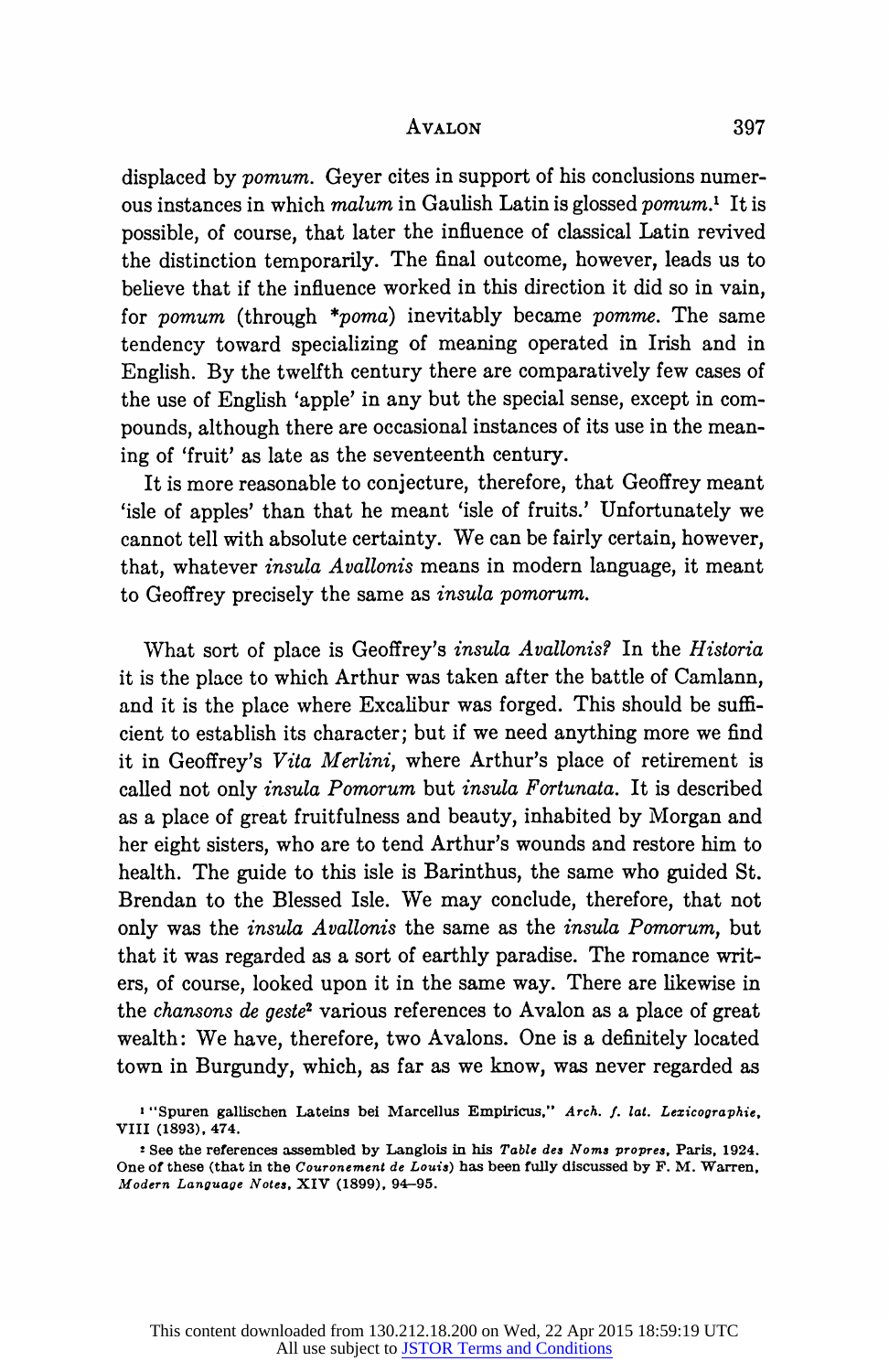the abode of supernatural beings or traditional heroes; the other was an earthly paradise. There is nothing particularly curious about this fact. The Valley of the Moon, for example, in one sense is a setting for fairy-tales, and in another sense it is a well-known district in California. In the case of Avalon the very nature of the name, whether it meant 'apples' or 'fruit,' was sufficient to connect it with legends of fairy lands endowed with supernatural abundance.

To these two Avalons we must now add a third. In the Perlesvaus, the Isle of Avalon contains a "holy house of religion" and a chapel in which are buried not only Arthur but Guenevere as well. One of the most significant documents in the formation of this new Avalon is William of Malmesbury's advertising tract, De antiquitate Glastoniensis ecclesiae (1129-35). A passage in this work describes the secular beginnings of Glastonbury, enumerates the various names by which it was called, and explains that it was designated insula Avalloniae from British aval because of the abundance of apples found there by Glasteing, the secular founder.' The word 'apple' is here used advisedly, for the writer speaks of the fruit as mala mali, 'the apples of the apple-tree.' There is no essential difference in meaning between William's insula Avalloniae and Geoffrey's insula Avallonis. Geoffrey is using the conventional Latinized form of Celtic Avallo (cf. castro Avallone, etc.), while William is using a re-Latinized form of the French Avallon (which is itself probably derived from inflected forms of Avallo).

In the last part of this passage there is a statement that has aroused some perplexing questions. The writer offers an alternative explanation of the name insula Avalloniae. He says it was so named because of a certain Avalloc who lived there with his daughters, on account of the remoteness of the place. As to the origin of this curious contribution to the development of Avalon tradition we may find a hint in the Welsh Bruts. Where Geoffrey reads insula Avallonis they read unus Afallach, or Avallach. The meaning of afallach, as is well known, is 'apple-orchard.' Pederson in his comment on the word<sup>2</sup> speaks of the x-suffix in this word as analogous to that in Latin lumbago, plantago.

 $\mathbf{I}$  Although the De antiquitate is known to contain interpolations of various ages, there seems to be no compelling reason for concluding that this passage is one of them. See my discussion of Newell's argument for interpolation in Speculum, II (1927), 280-81.

<sup>2</sup>Vergl., Gram., II. 25.